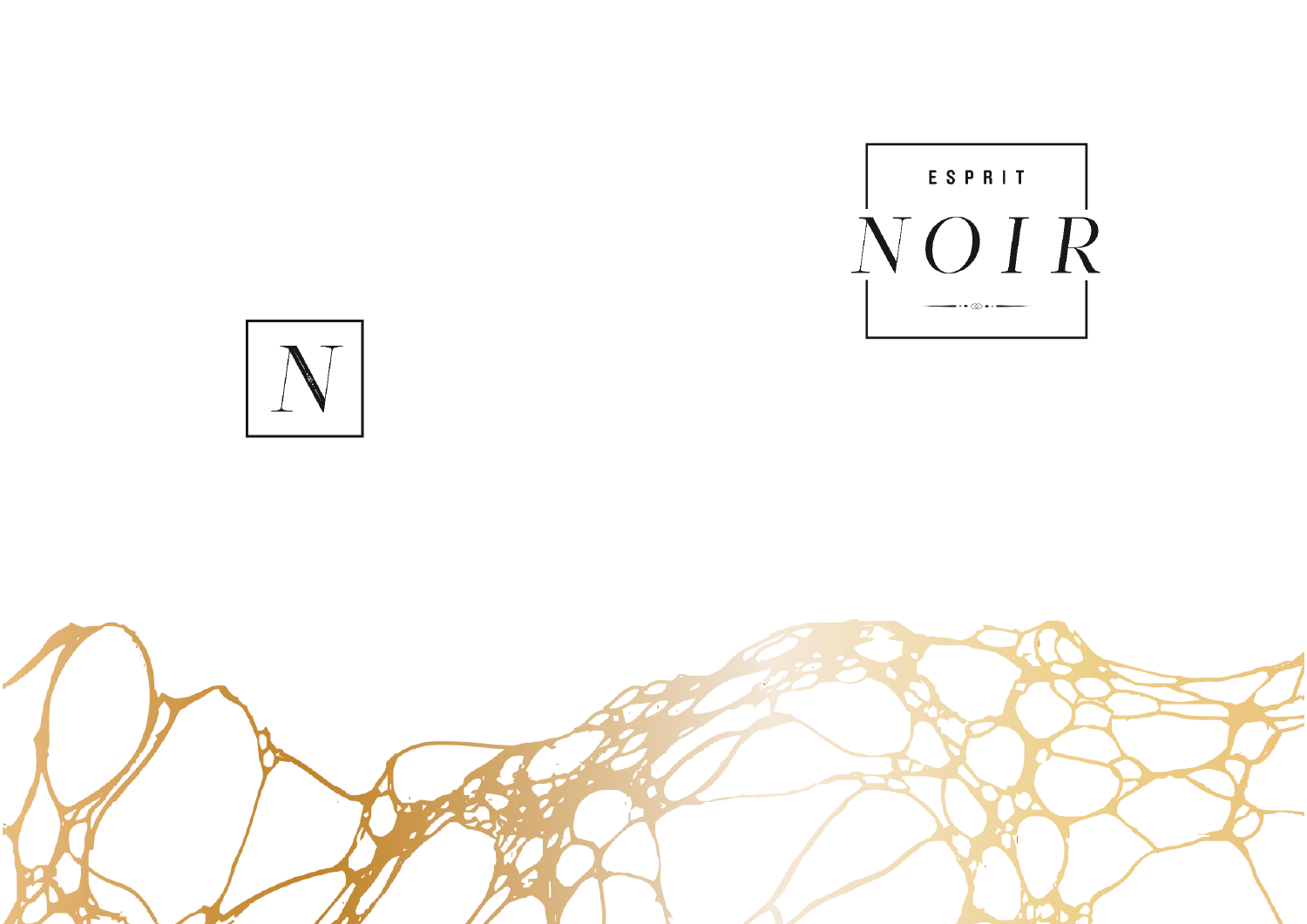



# **OPENING HOURS**

SUNDAY / THURSDAY

9am – 6pm

FRIDAY / SATURDAY

9am – 10pm



*\*Credit card surcharge applies 1.3%*

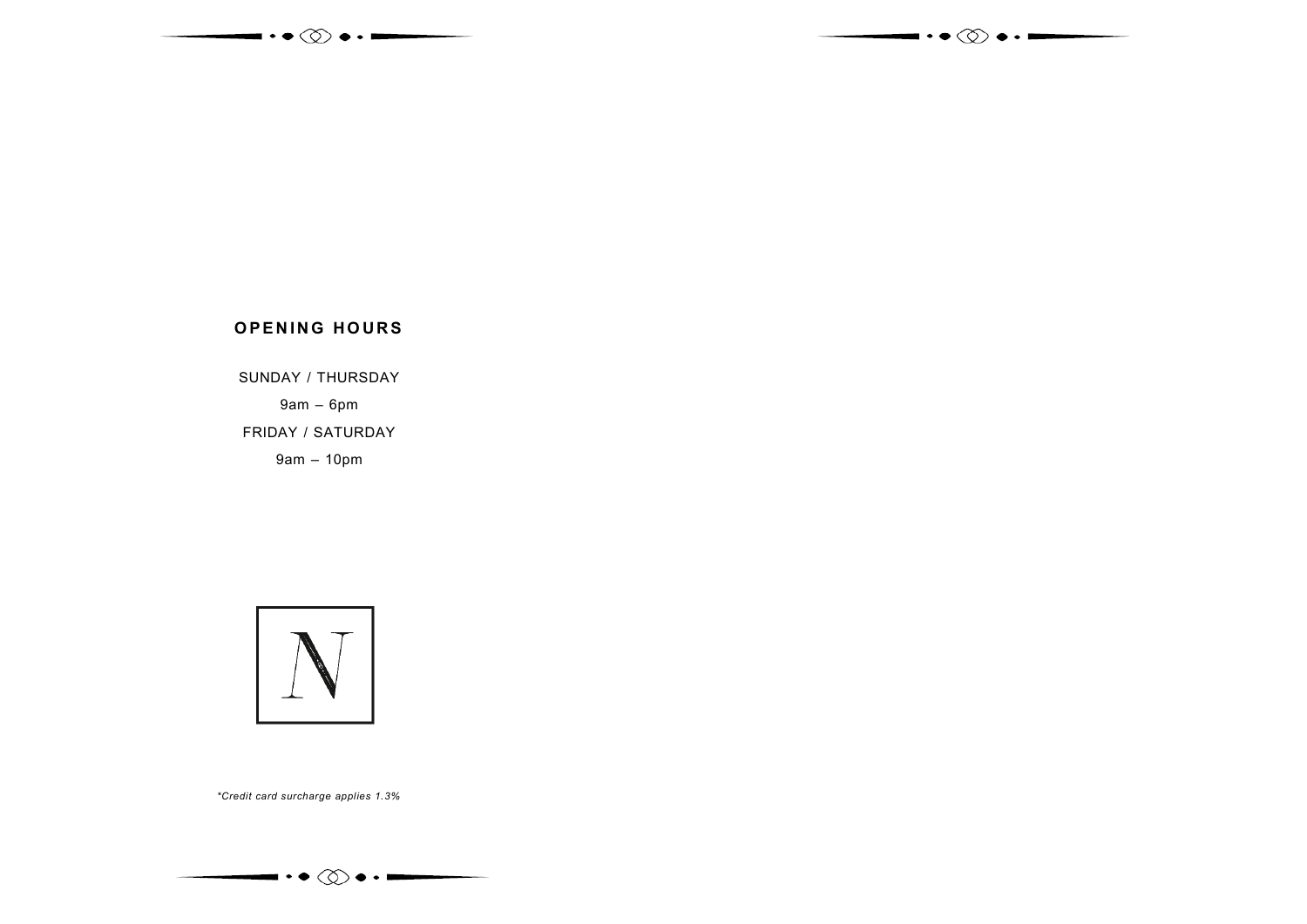

 $\overline{\phantom{a}}\cdots$ 

### **BEVERAGES**

**Espresso Coffee** | 6

Espresso, ristretto, piccolo latte, macchiato, cappuccino, café latte, flat white, long black, mocha Extra shot | 0.5 Soy milk, almond milk | 0.5

**Hot Chocolate, Chai Latte** | 6

**Iced Coffee** | 7 Iced latte, iced mocha, iced long black

**Iced Chocolate, Iced Chai Latte** | 7

**Esprit Noir Iced Tea | 7**

**Fruit Juices** | 7

Orange, Apple, Pineapple, Cranberry

**Soft Drinks** | 6 Coca Cola, Coca Cola No Sugar

Lemonade, Ginger Ale, Lift, Tonic, Lemon Lime Bitters

> **Mineral Waters** | 5 Badoit Sparkling 330ml Evian Natural 330ml

 $\overbrace{\hspace{1.5cm}}\cdot\bullet\otimes\bullet\cdot\overbrace{\hspace{1.5cm}}$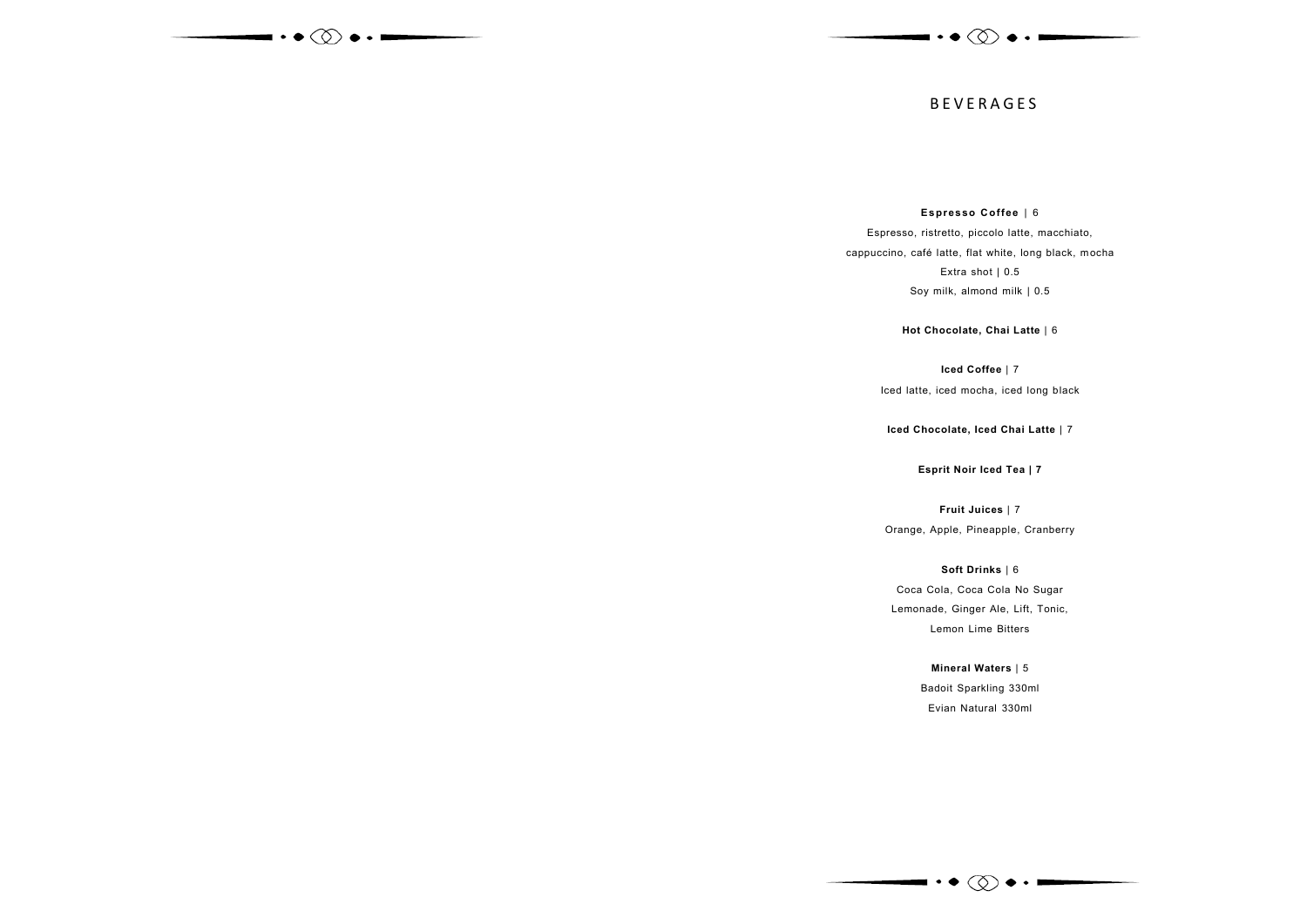# $\overline{\phantom{a}}\cdot\bullet$  (8)  $\bullet$

T E A DE S SER T

**TWG Tea Selection** | 6

#### **English Breakfast**

This classic was originally blended as an accompaniment to the traditional English breakfast.

#### **French Earl Grey**

A fragrant variation of the great classic, this TWG black tea has been delicately infused with citrus fruits and French blue cornflowers.

#### **Eternal Summer**

A fragrant South African red tea, embellished with notes of sweet summer rose blossoms accented with raw berries, which end with a lingering aftertaste that is reminiscent of ripe Tuscan peaches.

#### **Moroccan Mint**

A great favourite, this fine TWG green tea is perfectly blended with the suave and strong Sahara mint.

#### **Chamomile**

Soft and soothing, these rare TWG Tea chamomile flowers boast a rich honey aroma and yield a golden, theine-free cup.

#### **Royal Darjeeling**

The king of Indian teas, this TWG first flush black tea boasts an exquisite fragrance and a vibrant, sparkling taste that develops remarkable overtones of ripe apricots.

### **Jasmine Queen**

A suave cup of elegantly fragrant Chinese green tea, lavishly blended with TWG jasmine blossoms.

#### **Emperor Sencha**

These high-grade, emerald-green leaves are hand-rolled into needles to produce a soothing cup with a light seaweed-like flavour.

**Chocolate and Passionfruit Truffles** | 12

**Ice Cream Sandwiches** | 10

**Atelier Tiramisu** | 14

**Ice Creams and Sorbets** | 6/scoop



*\*Please allow 20-30 minutes for food orders.*



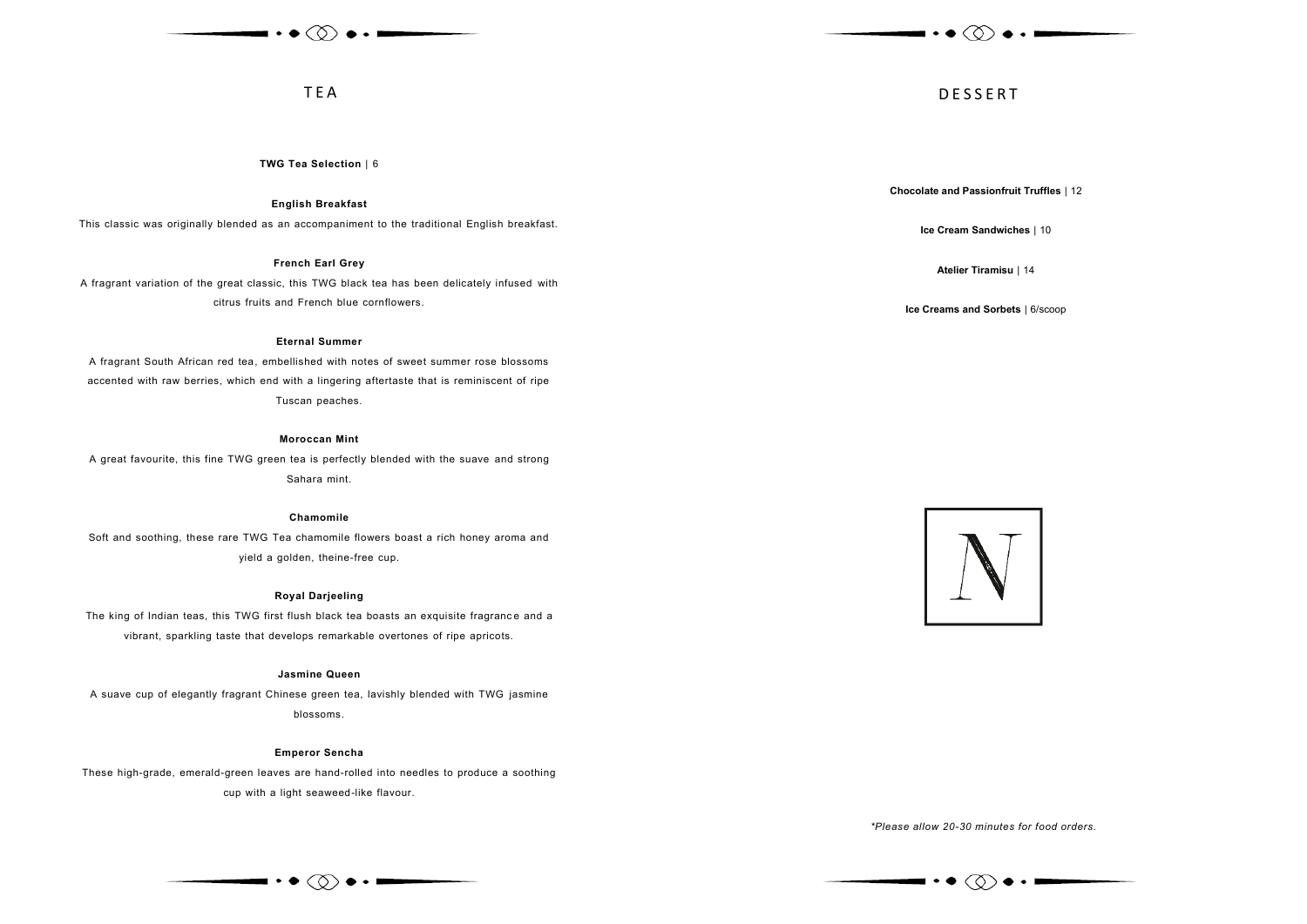

COCKTAILS SPIRITS

**Noisette Espresso Martini** | 20 Ketel one vodka, frangelico, kahlua, espresso

**Margarita |** 21 Don Julio Blanco tequila, dry cura**ç**ao, fresh lime, sea salt

> **Negroni** | 21 Campari, tanqueray gin, sweet red vermouth

**Aperol Spritz |** 16 Serafini & Vidotto Prosecco, aperol, soda water

**Violet Cosmopolitan |** 21 Ketel one vodka infused blueberry, dry cura**ç**ao, fresh lime juice, cranberry juice

**V.S Old Fashioned |** 21 Martell VS, amaretto, Australian bitters

**Lighthouse** | 21 Dark rum and cigar infused Montenegro

**L'Esprit** | 22 Coconut-fat-washed bourbon, spiced syrup

## BEER & CIDER

Kirin | 11 Lovedale Lager | 9 Paddo Pale | 9 Pyrmont Rye IPA | 11 Hahn SuperDry | 10 James Squire One Fifty Lashes | 11 James Boag's Light | 10 Sydney Cider | 9

 $- \cdot \bullet \otimes \bullet \cdot \textcolor{red}{-}$ 

 $\overline{\phantom{a}\cdots}$ 

**Vodka** Ketel One | 10 Grey Goose | 12 Ciroc | 13

**Gin** Tanqueray | 10 Tanqueray Ten | 14 Archie Rose Dry | 11

**Blended Scotch** Johnnie Walker Red Label | 10 Johnnie Walker Black Label | 11 Johnnie Walker Blue Label | 35

**Rum** Cargo Cult Spiced | 10 Plantation Original Dark | 10 Pampero Especial | 10 Pampero Blanco |10

**Tequila** Don Julio Blanco | 12 Don Julio Reposado | 13 Don Julio Anejo | 15 Tromba Reposado | 11

> **Tennessee Whiskey** Jack Daniels | 10

**Bourbon**

Bulleit | 10 Bulleit Rye | 11 Maker's Mark | 10

**Single Malt Scotch**

Lagavulin 16 Year Old | 20 Glenfiddich 12 Year Old | 12 Singleton Spey Cascade | 12 Highland Park 12 Year Old | 14 Macallan 12 Year Old Fine Oak | 19

> **Japanese Whiskey** Hibiki Harmony | 22

**Canadian Whiskey** Canadian Club Classic 12 Year Old | 10

#### **Cognac**

Martell VS | 10

**Liquers & Libation**

Pierre Ferrand Dry Curacao | 10 Frangelico | 10 Campari | 9 Aperol | 9 Kahlua | 9

Disaronno Amaretto | 10